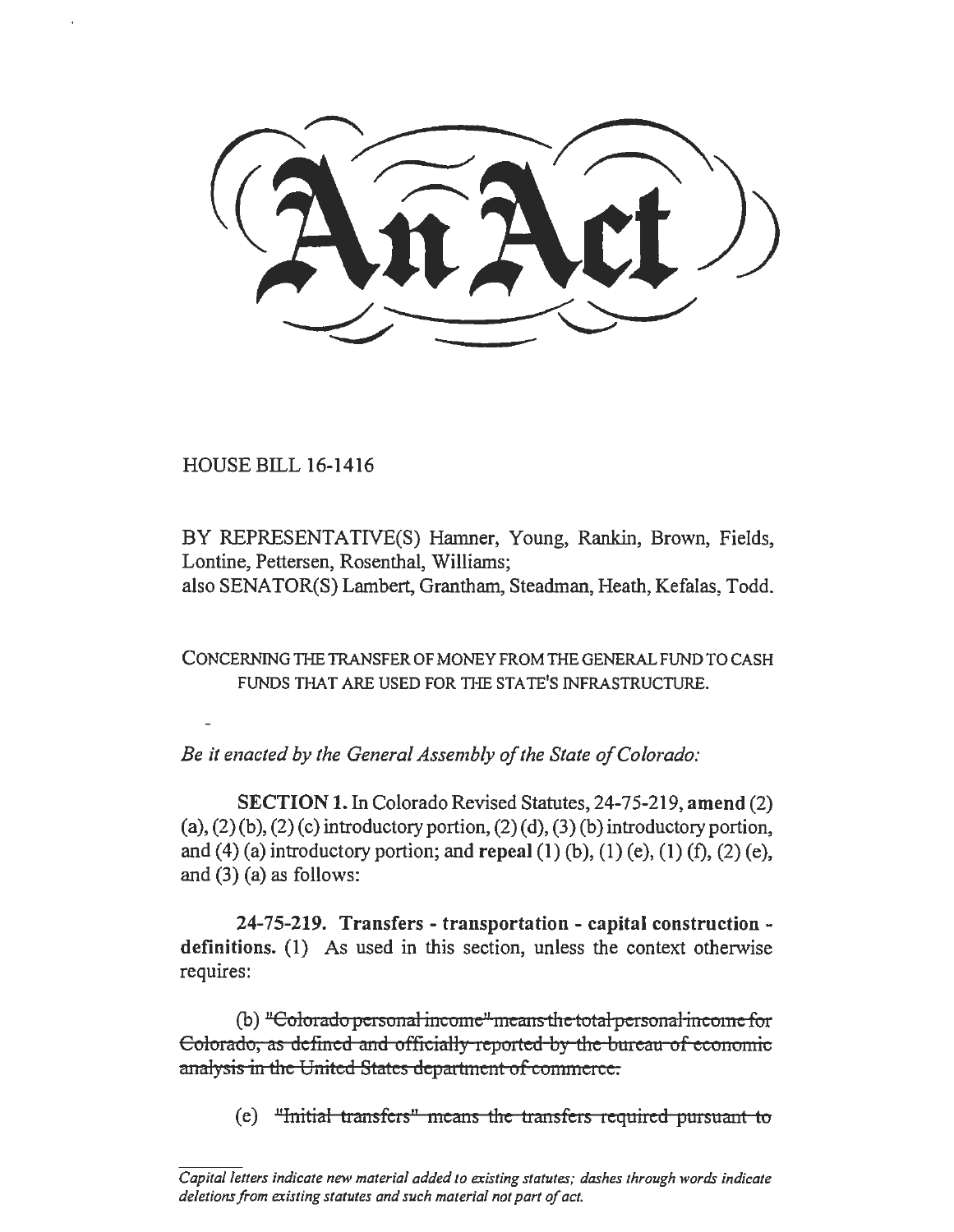paragraph (a) of subsection (2) of this section.

 $(f)$  "Personal income trigger" means an increase in annual Colorado personal income fiom one calendar yeat, starting with 2011, to the next calendar year thereafter by an amount equal to five percent or more.

(2) (a) Except as otherwise set forth in paragraph  $(e)$  of this subsection (2), fot the state fiscal *ycat* 2012-13, ON JUNE30,2016, the state treasurer shall transfer: from the general fund to the.

(I) ONEHUNDREDNINETY-NINEMILLIONTWOHUNDREDTIIOUSAND DOLLARS FROM THE GENERAL FUND TO THE highway users tax fund; an amount equal to two percent of the total general fund revenues for such state fiscal year; and

(II) FORTY-NINE MILLION EIGHT HUNDRED THOUSAND DOLLARS FROM THE GENERAL FUND TO THE capital construction fund. an amount equal to one-half of one percent of the total general fund revenues for such state fiscal *y* car.

(b) Except as otherwise set forth in paragraph  $(e)$  of this subsection  $(2)$ , for the state fiscal year  $2013-14$ , ON JUNE 30, 2017, the state treasurer shall transfer: from the general fund to the.

(I) ONE HUNDRED FIFTY-EIGHT MILLION DOLLARS FROM THE GENERAL FUND TO THE highway users tax fund; an amount equal to two percent of the total general fund revenues for such state fiscal year; and

(II) FIFTY-TWO MILLION SEVEN HUNDRED THOUSAND DOLLARS FROM THE GENERAL FUND TO THE capital construction fund. an amount equal to one-half of one percent of the total general fund revenues for such state fiscal *y* eat.

(c) Except as otherwise set forth in paragraph  $(e)$  of this subsection  $\left(\frac{2}{2}\right)$ , For each state fiscal year from  $\frac{2014-15}{201}$  STATE FISCAL YEAR 2017-18 through the state fiscal  $\frac{\text{year}}{2016}$ -17 YEAR 2019-20, the state treasurer shall transfer from the general fund to the:

(d) For each state fiscal year after the last state fiscal year in which a transfer is required to be made pursuant to paragraph (c) of this

PAGE 2-HOUSE BILL 16-1416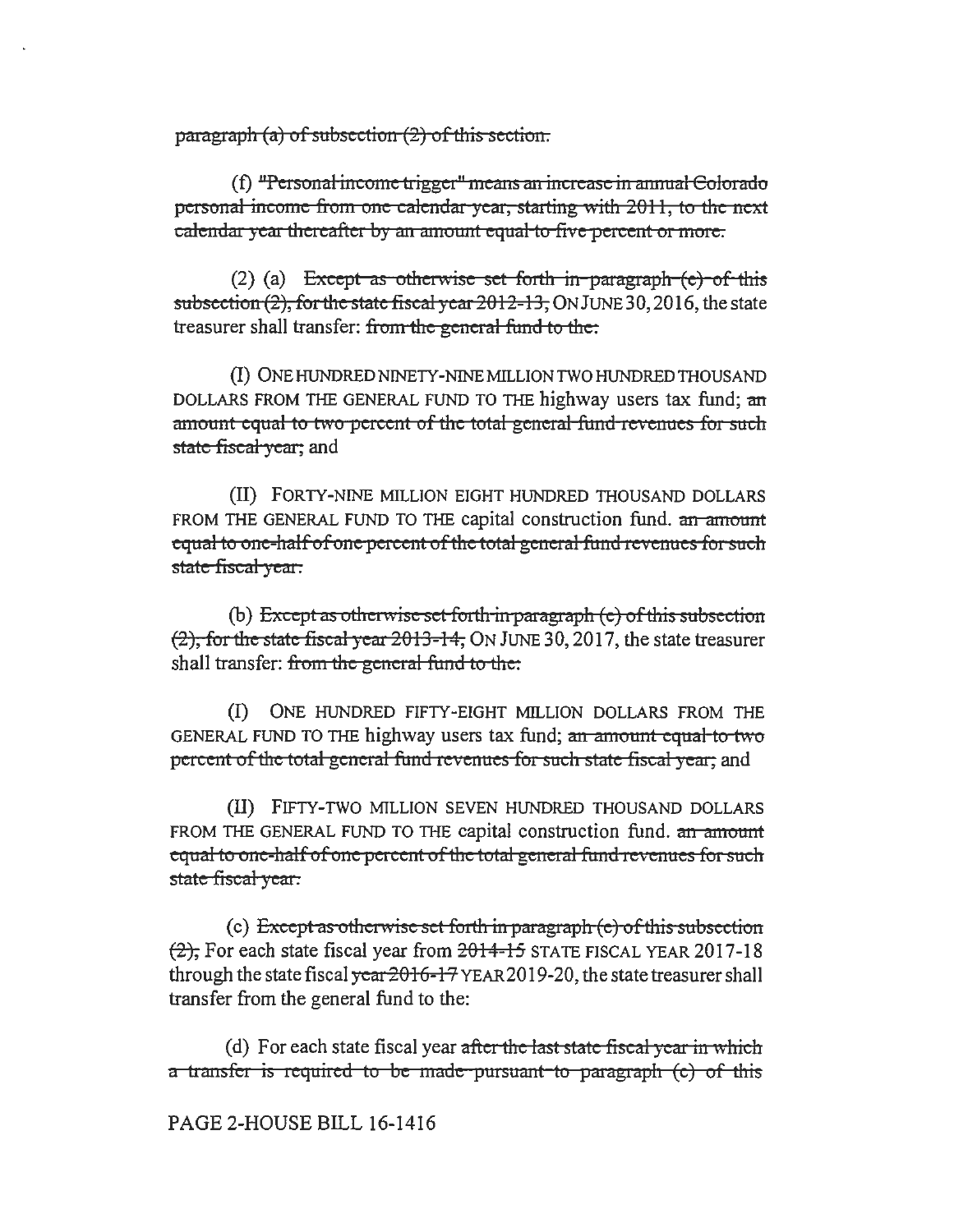subsection (2) BEGINNING ON OR AFTER JULY 1, 2020, the general assembly may appropriate or transfer, in its sole discretion, moneys from the general fund to the highway users tax fund, the capital construction fund, or both funds.

 $(e)$  (I) The initial transfers are suspended until the personal income trigger occurs. The initial transfers shall be made in the first state fiscal year that begins after the personal-income trigger occurs.

 $(1.5)$  For purposes of determining whether the personal income trigger occurs, the following estimates reported by the bureau of economic analysis in the United States department of commerce are used.

 $(A)$  For the later calendar year, the first available estimate reported by the bureau after the end of the calendar year, and

(B) For the earlier calendar year, the revised estimate that is available at the same time as the estimate set forth in sub-subparagraph  $(A)$ of this subparagraph  $(1.5)$ .

 $(H)$  The transfers required pursuant to paragraphs (b) and (c) of this subsection (2) shall each be suspended by the same number of state fiscal years that the initial transfers are suspended pursuant to subparagraph (I) of this paragraph (c).

 $(3)$  (a) Except as otherwise set forth in subsection (4) of this section, the transfers required pursuant to paragraph  $(a)$  of subsection  $(2)$  of this section shall be made as follows:

(I) On April 15 of the state fiscal year in which the transfers arc required, eighty percent of the total amounts that are required to be transferred to the highway users tax fund and the capital construction fund for such state fiscal year, which amounts shall be based on the most recent revenue estimate prepared by the legislative council staff that is available at the time of the transfers, shall be transferred to the respective funds.

 $(H)$  - On the date during the state fiscal year on which the state controller distributes the comprehensive annual financial report of the state, the state treasurer shall transfer an amount equal to the differences between the actual amounts required to be transferred to the funds and the estimated

## PAGE 3-HOUSE BILL 16-1416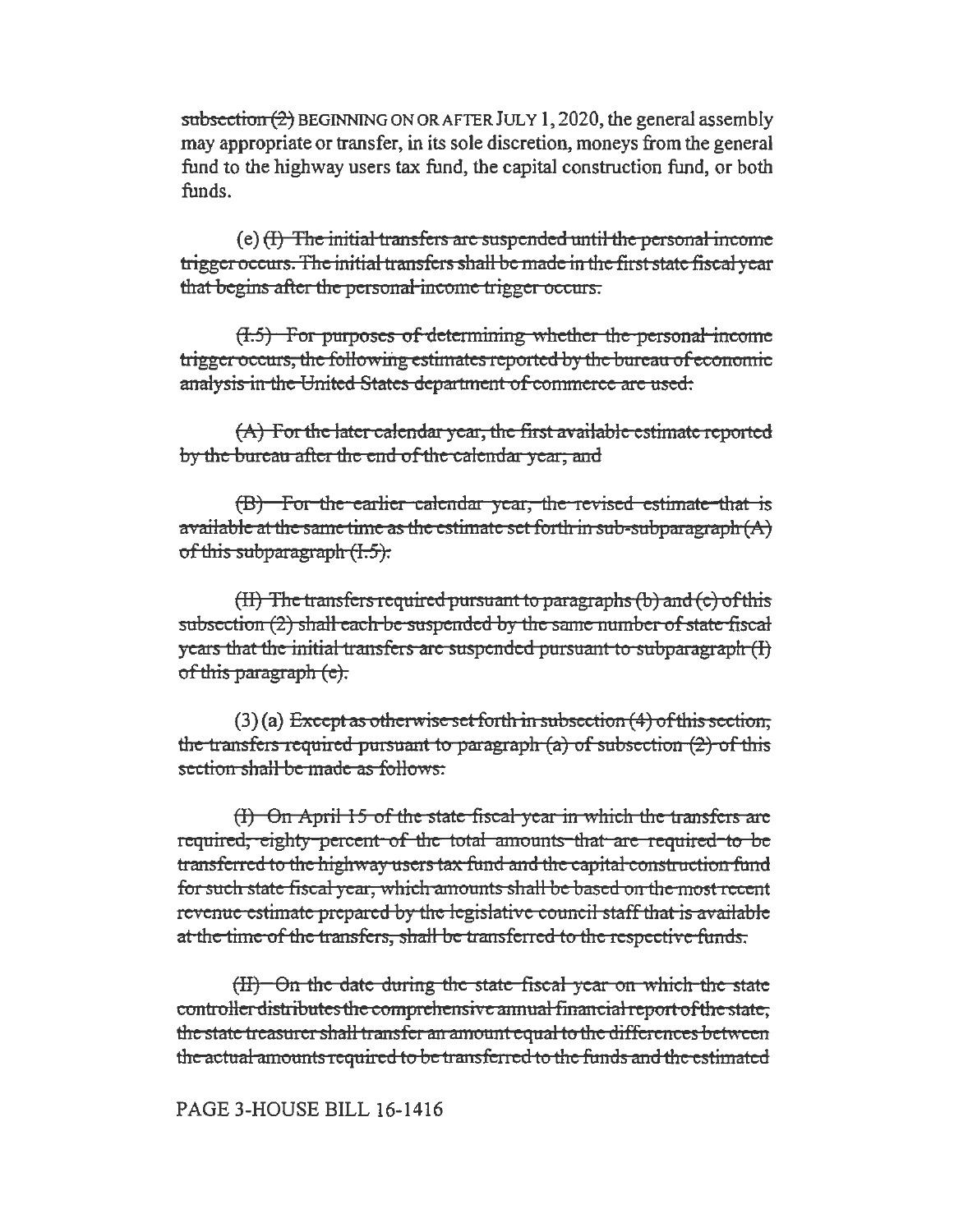amounts previously transferred pursuant to subparagraph (I) of this  $parazraph (a).$ 

(b) Except as otherwise set forth in subsection (4) of this section, the transfers required pursuant to paragraphs  $(b)$  and PARAGRAPH (c) of subsection (2) of this section shall be made as follows:

(4) (a) For any state fiscal year for which there are excess state revenues that are required to be refunded pursuant to section 20 of article X of the state constitution, the quarterly and year-end amounts that are required to be transferred to the funds pursuant to PARAGRAPH (b) OF subsection (3) of this section shall: